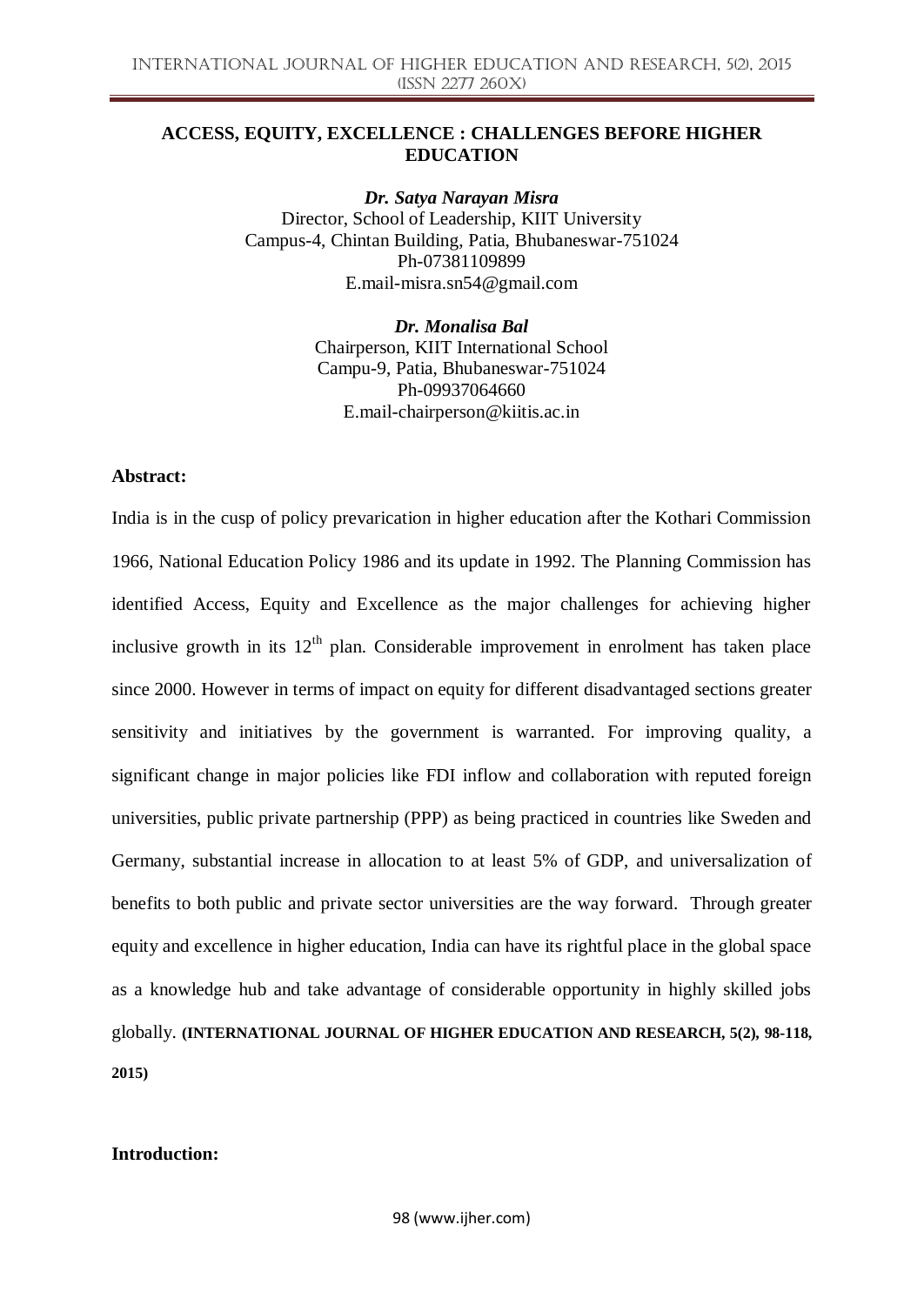India ranks 135<sup>th</sup> out of 187 countries in terms of Human Development Index (HDI) with a score of 0.582 as per the latest Human Development Report (HDR) 2014. In Mean Years of Schooling (MYS) India has score of only 4.4 (2012) as against around 11-12 years for most of the developed countries and Emerging Market Economies like Korea. What is further disconcerting is that the **Gross Enrolment Ratio (GER) in Higher Education** is around 17% as against 35% in China, 75% in Russia and around 95% in USA. This is despite the significant contribution made by the private sector for providing impetus to technical education since 2000; increasing GER from about 10% (2000) to around 16.7% now. The 12th plan aims at GER of 25% by 2017 while buttonholing **Equity, Access and Excellence as the three leitmotifs for achieving Higher Inclusive Growth.**

The paper tries to analyze –

- Evolution of policy so far & Plan priorities for higher education
- Growth trends of colleges & universities, Gross Enrolment Ratio and Allocation Trends
- Impact of various initiatives on Access, Equity And Excellence
- Major areas for policy re-orientation
- Suggest a way forward for Bolstering Equity, Quality and Global Connect

#### **Evolution of Policy & Plan Initiatives:**

The Kothari Commission (1966) and the National Education Policy (1986) and Revised National Education Policy (1992) have delineated the major policy thrust areas for the government in higher education.

The following table sums-up the major recommendations-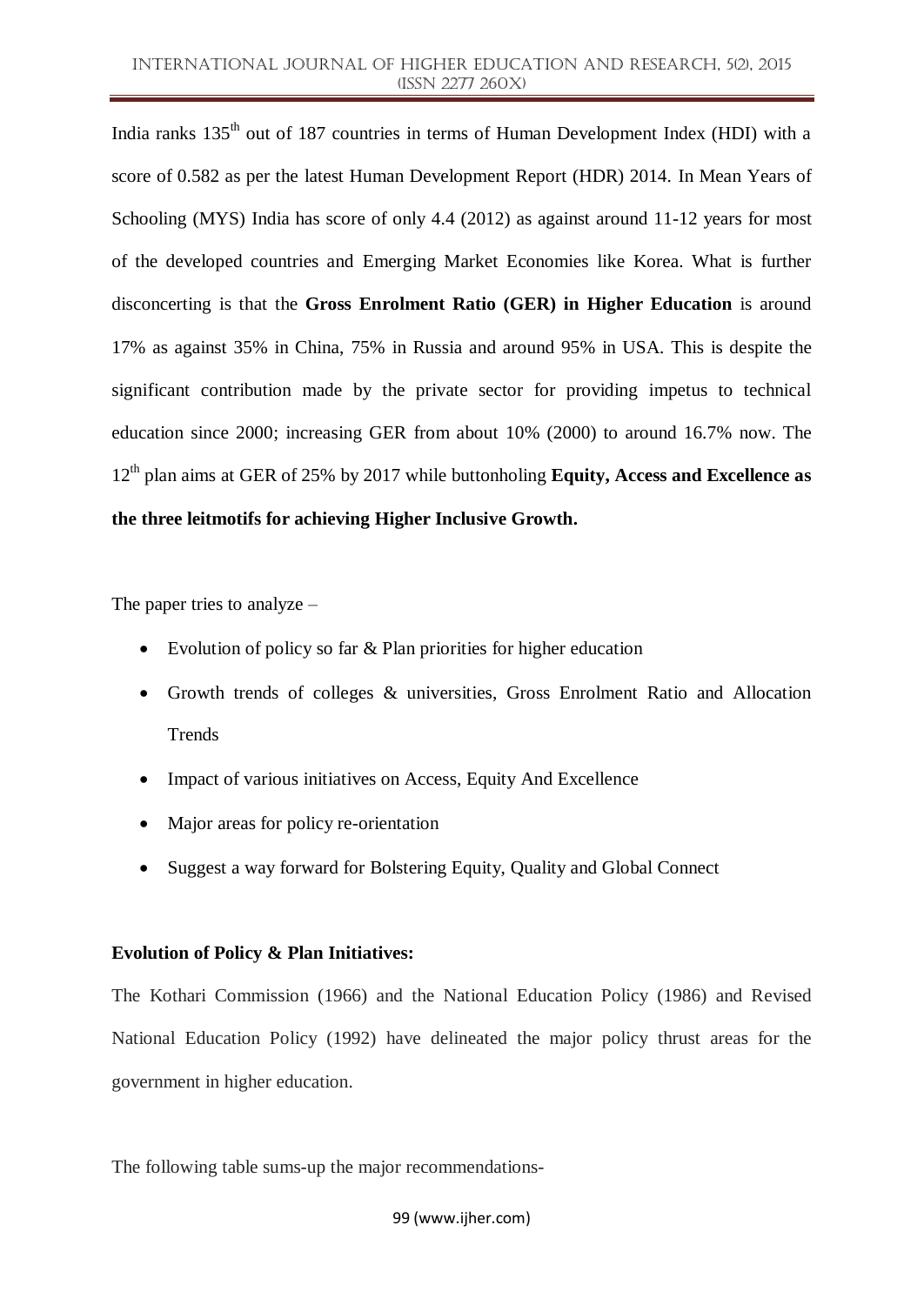### **Table -1: Summary of Recommendations for Higher Education**

- Kothari Commission (1966): Improve productivity; Treat science as a basic component in education and Improve research in S&T
- NPE (1986): Greater role in reinforcing integrative character of research and advanced study and international aspects of Education and Cultural development
- NPE (1992): Facilitate Inter Regional mobility by providing equal access to every Indian. In R&D, S&T special measures to establish network arrangement between different institutions in the country to pool their resources.

*Source: Higher Education-1: From Kothari Commission to Pitroda Commission by Pawan Agarwal - Economic and Political Weekly February 17, 2007*

It is five decades since then, no new policy has been put in place for providing the requisite momentum to improve research, innovation, foster science and improve quality in higher education barring a clutch of elite institutions like the IIS, IITs & IIMs which have global standards. It would be, therefore, be important to look at the Annual Report of the HRD Ministry during 2012-2013 and subsequent Framework Documents issued during 2013- 2014 & 2014-2015 to make an assessment of the policy framework to achieve Equity and Excellence and to promote academic freedom & research in India.

**During 2013-2014 & 2014-2015, however, the HRD Ministry came-up with Results Framework Document (RFD)** which have setup the following targets-

- **Realize India's Human Resource Potential to its fullest with equity and excellence**
- Greater opportunity for access to vulnerable sections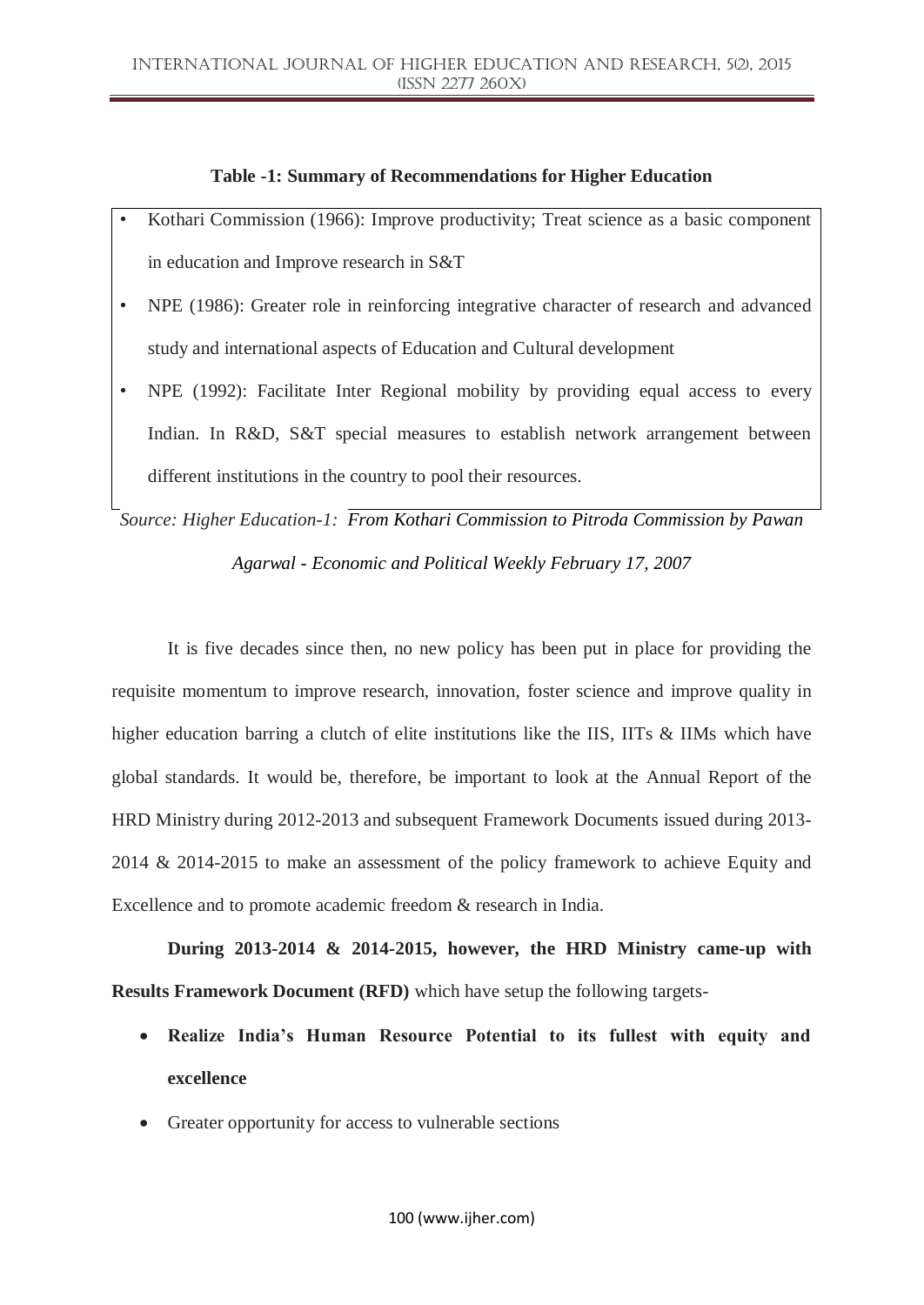- Expand access by supporting existing institutions, establish new institutions, supporting state government and non-government organization to supplement public effort
- Encourage Research and Innovation
- **Promote quality by investing in infrastructure and faculty and promoting academic freedom.**

The break-up of number of universities in the country on the basis of type of university is shown below. There are a total of 621 universities (as of 2010-11) across the country, with state public universities constituting the highest share (45.2%). **The top five states with the highest number of universities include Tamil Nadu (59, 9.5% of total in India), Uttar Pradesh (56, 9.0%), Andhra Pradesh (46, 7.4%), Maharashtra (44, 7.1%), and Rajasthan (43,6.9%)**.



**Figure-1: Universities by Type - India**

*Source: Annual Status of Higher Education in States and UTs in India-13-ASHE-13- Deloitte* The break-up of the universities by type indicates variance between the top five states as follows: While Tamil Nadu is ranked first in India in terms of private deemed universities (28, 47.5% of total universities in the state), state public universities comprised the biggest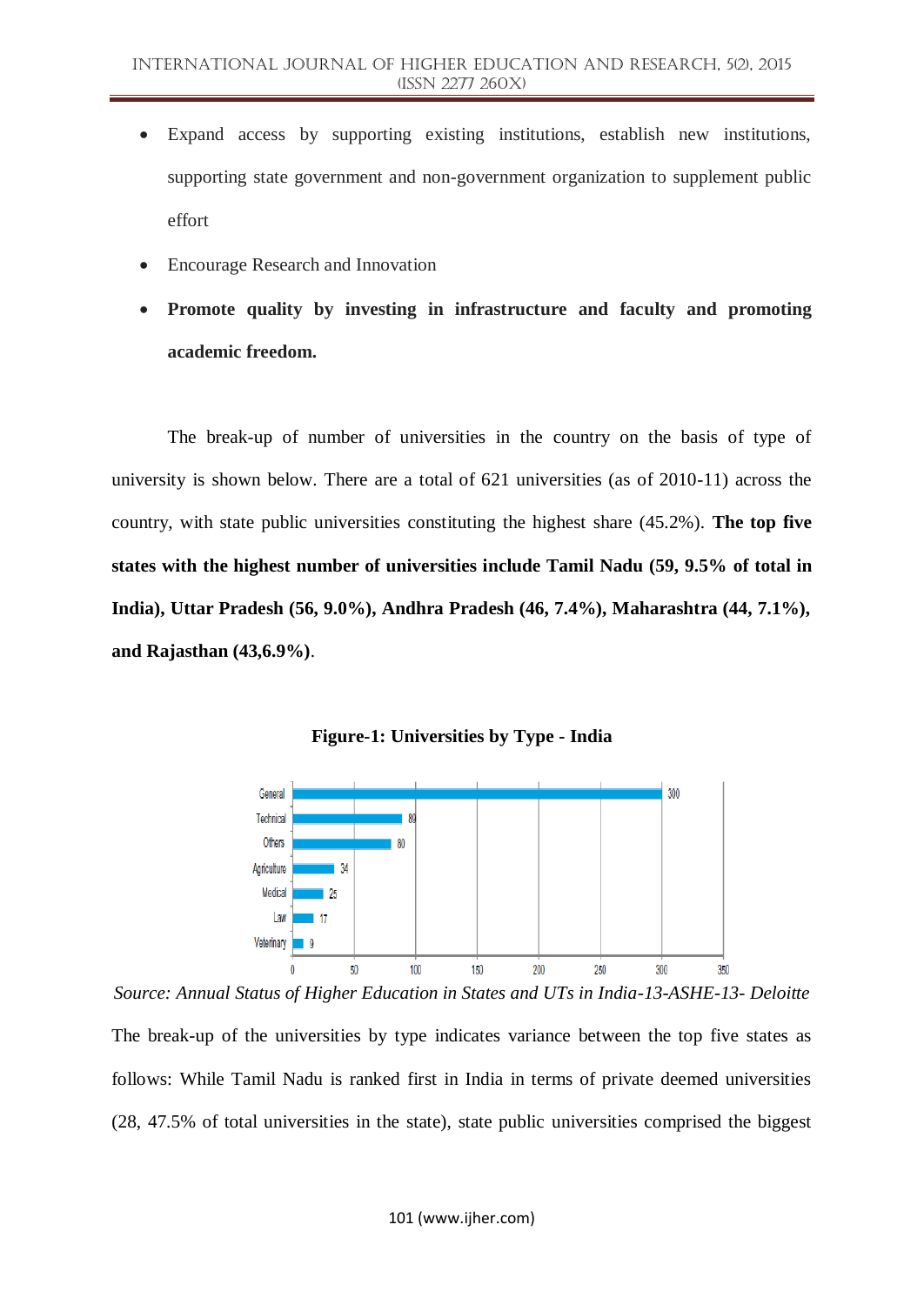share of universities in A.P (30, 65.2%), U.P. (23, 41.1%), and Maharashtra (18,40.9%). In Rajasthan, state private universities comprised the highest share of universities (17, 39.5%).

#### **Student Enrolment:**

Total enrolment of students in regular mode in higher education institutes in India is around 241.8 lakhs, with 55.7% male and 44.2% female enrolments. With a huge population base (highest share of 18-23 population in India, 16.9%), Uttar Pradesh ranked first in terms of enrolment (37.7 lakhs, 15.6%); followed by Maharashtra (32.2 lakhs, 13.4%), Andhra Pradesh (23.7 lakhs, 9.8%), Tamil Nadu (18 lakhs, 7.4%) and Karnataka (16.1 lakhs, 6.6%). The three southern states of Andhra Pradesh, Tamil Nadu and Karnataka accounted for approximately one-third (33.8%) of the total enrolments across India.

**By Level:** The Enrolment through Regular Mode at various levels is 2.4 crores in India. Break-up across various levels and split by gender is given in the figure / table below. As can be inferred, the highest share of enrolment (82.9%) is at under-graduate level, followed by post-graduate (8.7%) and Diploma (7.0%), with all other levels forming only 1.4%. As can be seen from table above, maximum enrolment share (39.2%) is in government colleges in the country.



**Figure-2: Enrolment through Regular Mode at Various Levels - India**

*Source: Annual Status of Higher Education in States and UTs in India-13-ASHE-13- Deloitte*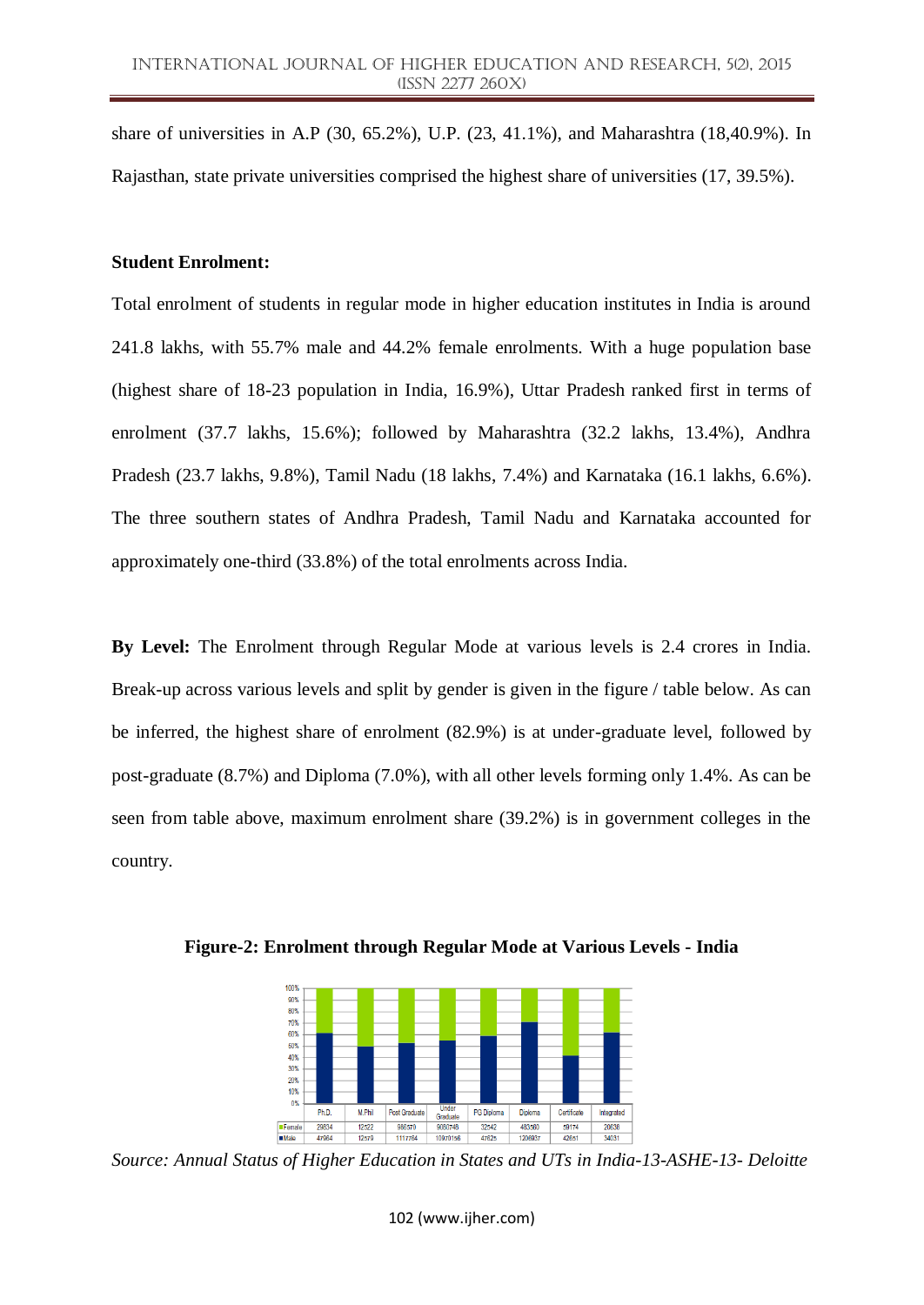**By Stream:** The total enrolment at under graduate level for the top ten streams (in terms of enrolment) is presented in the figure below. **Arts/Humanities/Social Sciences tops the list with 40.3% enrolment, followed by Engineering & Technology (13.7%).** It is interesting to note that female share of enrolment (48.0%, as a % of total female enrolment) in arts/humanities/social sciences is higher than the male share (34.8%, as a % of total male enrolment) while the male share of enrolment  $(16.6%)$  in engineering & technology is much higher than the female share of enrolment (9.5%). Marine Sciences/Oceanography courses had the least enrolment (77 seats).



**Figure-3: Enrolment at Under Graduate Level, by Top Ten Students - India**

*Source: Annual Status of Higher Education in States and UTs in India-13-ASHE-13- Deloitte*

The GER for males (20.8) is higher than GER for females (17.9), resulting in the Gender Parity Index (GPI) of 0.86. **In terms of overall GER, Chandigarh ranks first (41.4) with highest male (42.2) and female (40.4) GER as well.**





*Source: Annual Status of Higher Education in States and UTs in India-13-ASHE-13- Deloitte*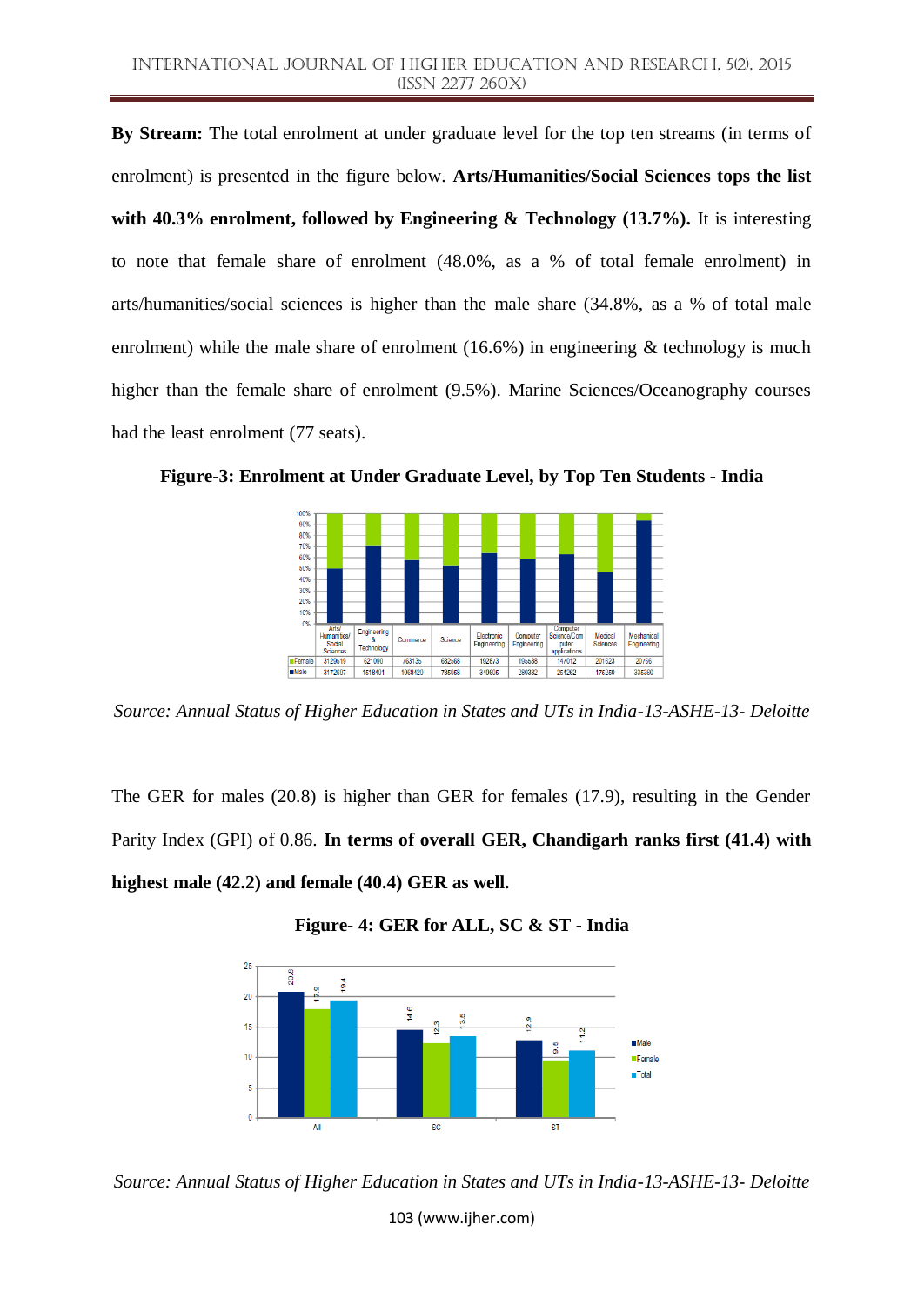## **Trends in Allocation:**

A disaggregation of allocation to General, Technical and Distance Education is as under:

|                            | 2012-13  | 2013-14   |       | $%$ of        | 2014-15 | $%$ of        |
|----------------------------|----------|-----------|-------|---------------|---------|---------------|
|                            | (Actual) | <b>BE</b> | (RE)  | <b>Change</b> | (BE)    | <b>Change</b> |
| <b>General Education</b>   | 11878    | 15693     | 14539 | $+22.4$       | 14637   | 0.6           |
| <b>Technical Education</b> | 8513     | 9390      | 8441  | $-0.9$        | 9463    | 12.1          |
| Education<br>Distance      | 354      | 448       | 186   | $-48$         | 593     | 318.8         |
| & ICT                      |          |           |       |               |         |               |
| Total                      | 20423    | 26750     | 24885 | 21.8          | 27656   | $+11.1$       |

**Table-2: Allocation to Higher Education Trends in Rs. crore**

*Source: Budget 2014-2015*

What is disconcerting to note from the above table that there is considerable under spend at the RE stage last year. This is particularly disturbing in case of distance education and ITC which can be a powerful source of knowledge multiplier without setting up infrastructure.

# **Impact on Equity**

It would be interesting to analyze how increase in access to higher education and GER has impacted different sections of the society  $\&$  promoted our march towards an egalitarian society.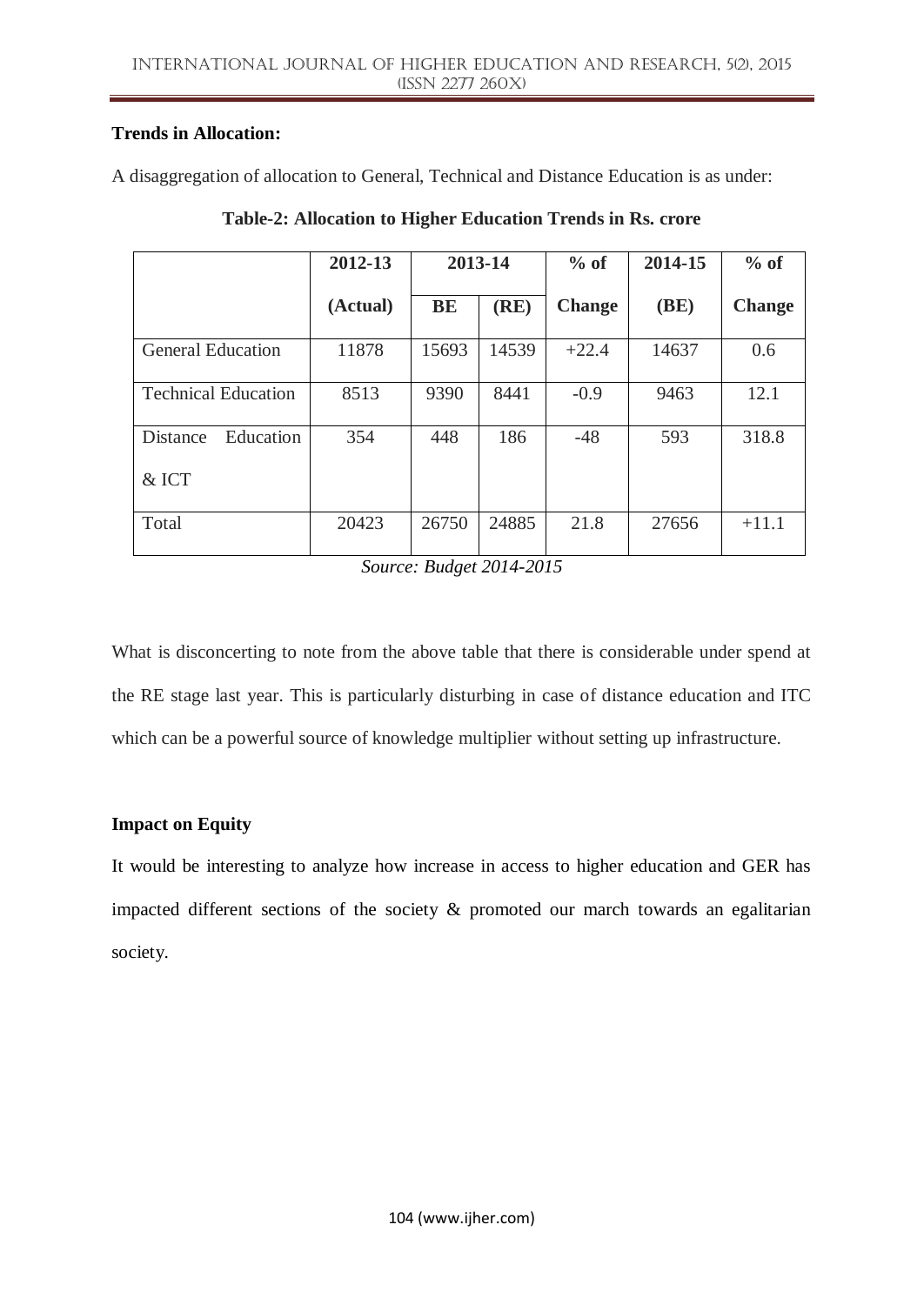| <b>Grouping</b>  | 1999-2000 | 2007-2008 | <b>Population Share</b> |
|------------------|-----------|-----------|-------------------------|
| <b>SC</b>        | 5.1       | 11.6      | 16                      |
| <b>ST</b>        | 6.4       | 7.7       | 7                       |
| <b>MUSLIM</b>    |           | 9.6       | 13                      |
| <b>OBC</b>       | 7.1       | 14.8      | 27                      |
| National Average | 10.1      | 17.2      | 100                     |

**Table-3: Impact of Access to Education on Different Sections of Society**

*Source – NSSO Data*

It would thus be seen from the above that while there has been considerable improvement in access to education; the SC, ST & Muslims do not have access to higher education commensurate with their population share. The OBCs are likely to improve their share with 27% reservation for them; thanks to the Mandal Commission. However, the Muslims, seem to be significantly lagging behind in terms of their representation in higher education despite implementation of Maulana Azad Fellowship Scheme and increase of the MAEF corpus to Rs.910 Crore during 13-14 as a follow-up to the Sachhar Committee Report (2006).

#### **Impact on Quality:**

The poor quality of Higher Education is a perennial lament. It is largely due shortage of well trained faculty, poor infrastructure, irrelevant curriculum, inadequate use of technology and research which is far below International standards. In order to meet the huge shortage of highly skilled workers globally, the  $12<sup>th</sup>$  Plan reiterates the commitment of  $11<sup>th</sup>$  plan for expansion, equity and excellence. **To move up the ladder of quality India has to go beyond 3 R's viz. Reading, Writing and Arithmetic to 4 C's viz. Critical thinking, Communication, Collaboration and Creativity**.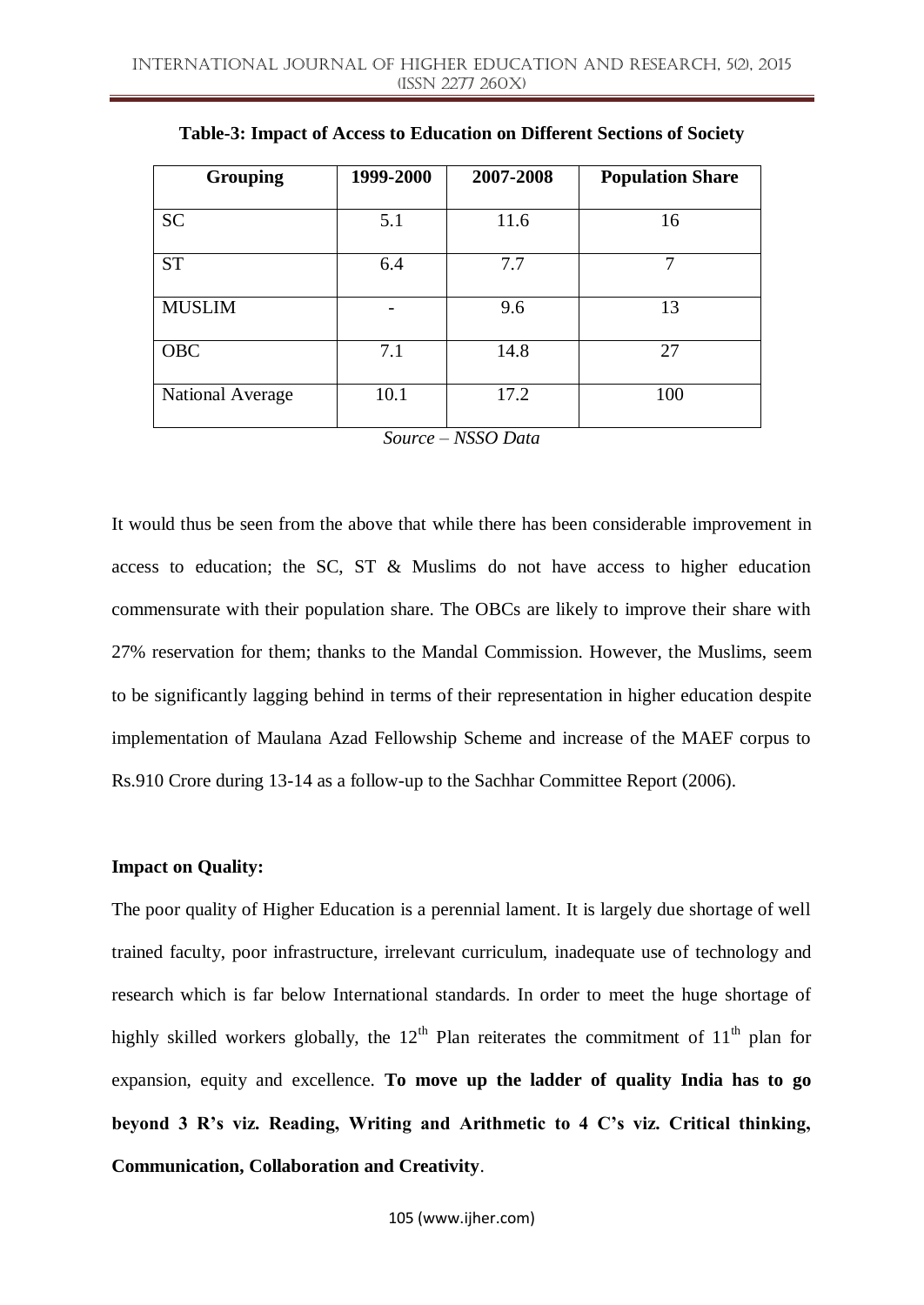The share of services in India"s GDP has increased for 33% in (1950-51) to 56.5% (2012- 2013). Innovation and quality play an important role in ensuring significant global imprint. However, India ranks 64<sup>th</sup> in Global Innovation Index. India's capacity for innovation has been lower than that of other BRICS countries as scores in the following table would show:

| <b>Country</b> | <b>Quality of Research</b> | <b>Industry</b>      | <b>PCT</b> Patents       |  |
|----------------|----------------------------|----------------------|--------------------------|--|
|                | <b>Institutions</b>        | <b>Collaboration</b> | <b>Granted/(Million)</b> |  |
| <b>USA</b>     | 5.8                        | 5.6                  | 137.9                    |  |
| <b>Brazil</b>  | 4.1                        | 4.1                  | 2.8                      |  |
| South Korea    | 4.9                        | 4.7                  | 161.1                    |  |
| China          | 4.2                        | 4.4                  | 6.5                      |  |
| India          | 4.4                        | 3.8                  | 1.2                      |  |

**Table-4: Trends of Research & Patents Globally**

In particular, what's disconcerting is the number of patents granted per million  $(1.2)$ in India against around 140/161 in USA and South Korea.

While in terms of availability of no. of engineers and scientists India is well placed, the lack of quality in higher education and low percolation of research for commercial usage remains a major challenge.

One related issue is the policy approach of the government; whether to foster only the elite academic institutions like IITs, IIMs and IISC or to broad base allocation to state universities in a massive way. China and Russia have adopted the elitist route, i.e. to promote a few select universities to improve their position in the Global Pecking Order.

## **Major Areas for Policy Re-orientation:**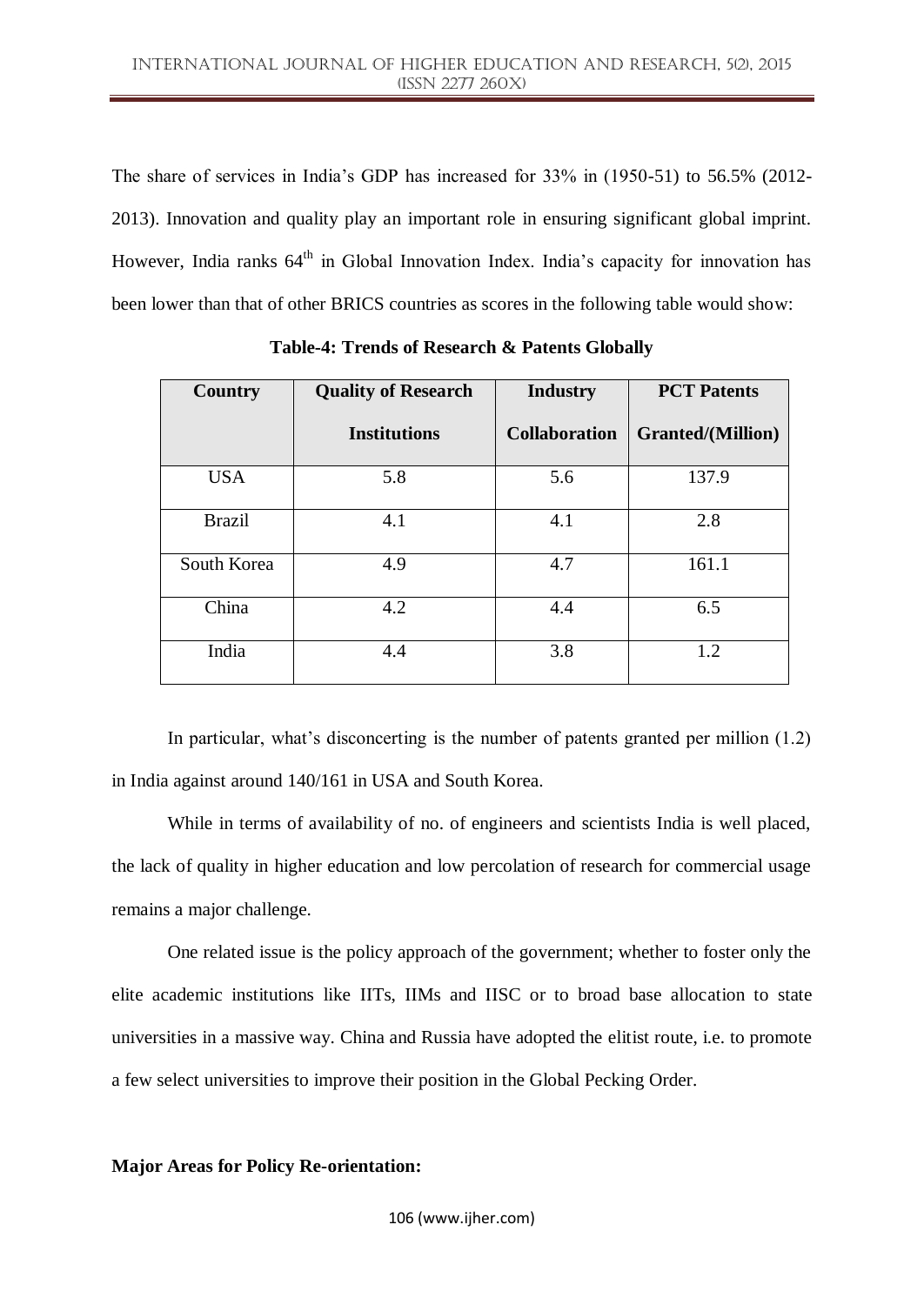### *(a) FDI in Higher Education*

Suhag and Rani (2013) have brought out that FDI in higher education will bring in quality programmes from foreign universities of repute and will improve market orientation. Given the fact that only around Rs.2051 crores came of India since 2001 as FDI with 75% from Mauritius to Manipal University, there is a need to encourage inflow of FDI and setting up viable Joint Venture enterprises & MoU with these companies. The position of FDI inflow over the years is as under.



**Figure-5:FDI Inflow & Higher Education Sector**

*Source-RTI reply obtained by The Telegraph from the department of industrial policy and promotion (DIPP), a wing of the Union Commerce Ministey-April-Aug-11*

## *(b) Public Private Partnership (PPP)*

Sectors like telecom, airports, national highways and power have witnessed significant progress through Public Private Partnership models and have brought in significant FDI inflow into the country. During the  $12<sup>th</sup>$  plan an investment of one trillion dollar is proposed through a PPP route within the ratio of 50:50. While economic infrastructure is very high on government agenda the social infrastructure like education which is a vital complement to overall economic growth has been given a short shrift.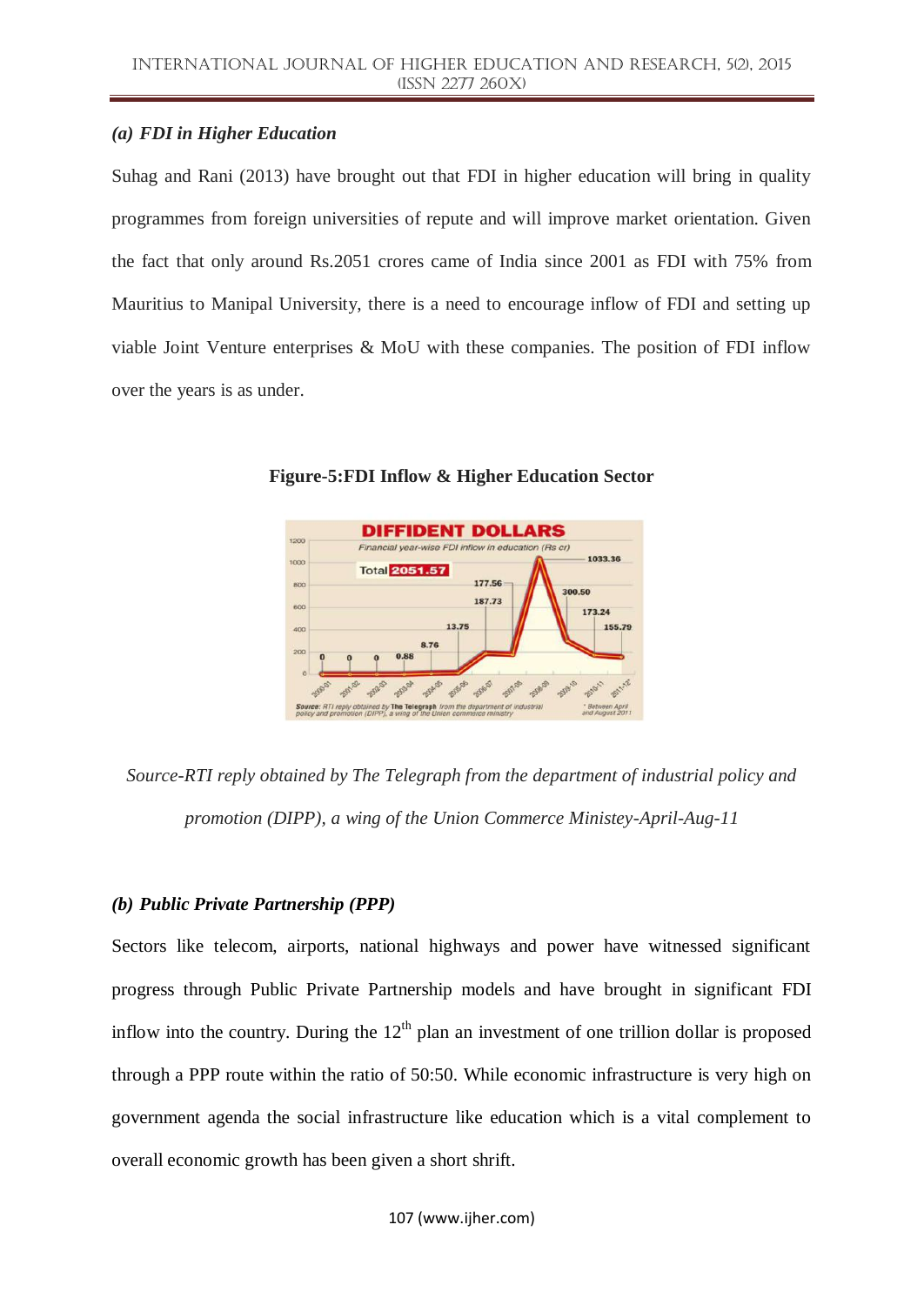It would be worthwhile to draw experience of other countries like Sweden, Germany, Singapore & China where the PPP model has worked wonders. The key success factors have been agreement on shared objectives from the beginning of the partnership and political will for participation of the private sector, transparency and accountability within the PPP. Sweden has regarded higher education as a 'merit good' and has a long tradition of substantial public spending. It has substantive relationship with the private sector which includes sharing of roles, responsibility, risks and rewards. In Germany, public commitment to take most risks has encouraged many small private enterprises to participate in the PPP model. Such models have important lessons for India.

#### *(c) Towards Full Cost Recovery*

There has been an ongoing debate as to whether full cost recovery from students who are capable of paying should be introduced both in public and private universities. In US where most of the top grade universities are privately managed they are able to attract students from different parts of the world because of the quality and employability that they offer. For instance MIT charges around 57000\$ per year from university students while the average annual salary is around 65000\$. While such exorbitant charging of fees may not be advisable in the Indian context and the private sector should not be given a free hand in charging capitation fees and extorting students, it makes eminent sense to recover cost of running a quality education institutions substantially.

This debate has gone to the Supreme Court which has constantly castigated tendency to commercialize education. The famous case in this regard is Prof. Yashpal Vs. Government of Chhatisgarh (2002) when the Supreme Court had opined that controlling the quality of higher education is the legitimate responsibility of the UGC as per Item 66 of the Union list (7<sup>th</sup> Schedule) of Indian Constitution.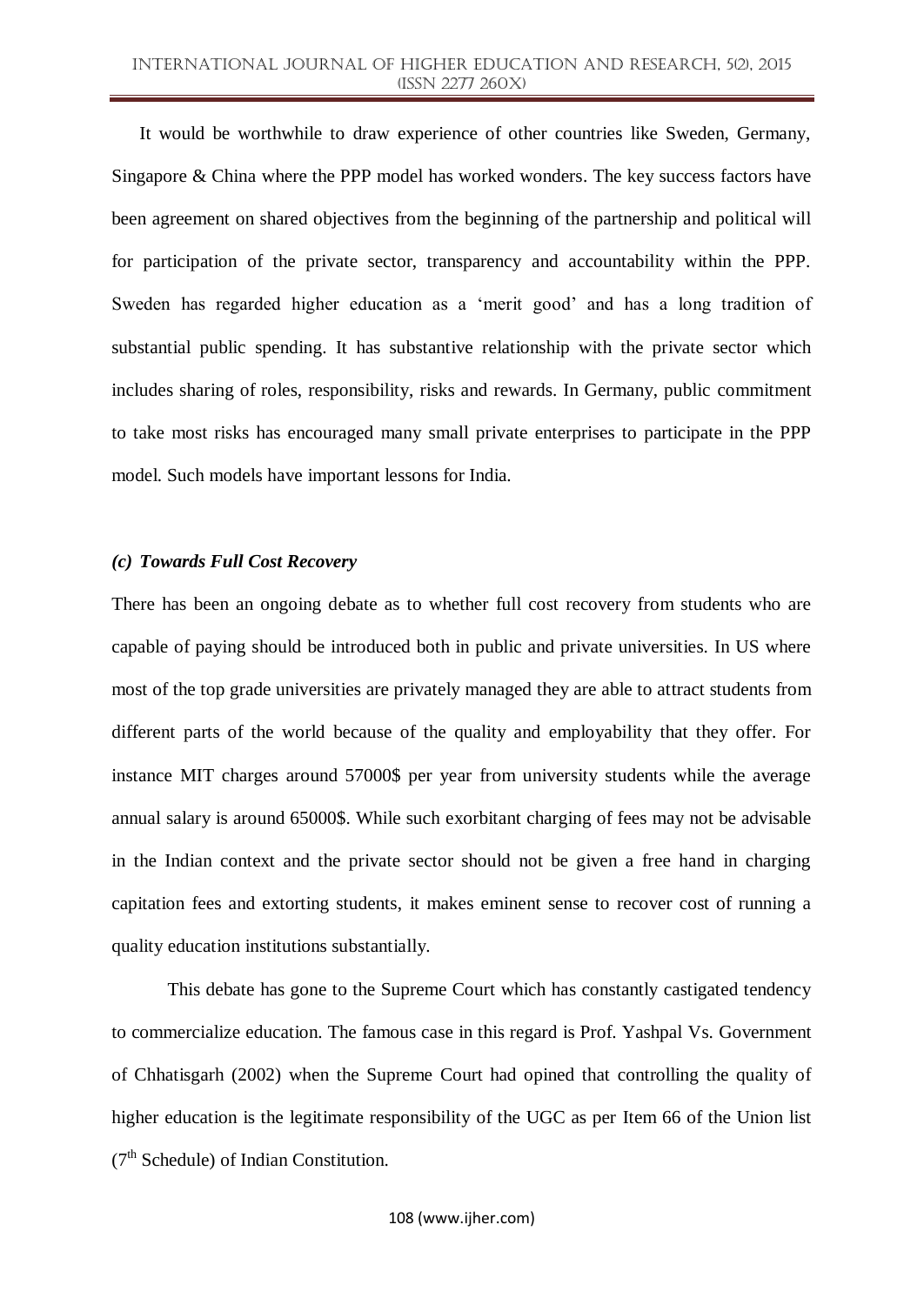The 12<sup>th</sup> Plan, however, makes a strong pitch for revisiting "not for profit criteria" by the universities by amending Section 25 of Indian Company Act (1956). Sudhansu Bhusan (2013) in an article has brought out the dichotomy in judicial thinking and need for pragmatism in terms of charging of fees in colleges/universities to improve infrastructure and academic content. This issue needs to be revisited by a Committee of Experts.

#### *(d) Regulatory Mechanism*

There is a near unanimity in view that existing regulatory control by UGC, created under Act of 1956 is not lending itself to quality improvement flexibility in charging fees, offering reasonable remuneration to teachers & finalization of curriculum of either public or private universities. UGC"s primordial concern is with central and elite universities like DU, JNU etc. This has to be abdicated in favour of a regulatory mechanism which is academically less asphyxiating. Arvind Panagariya (2012) makes a powerful plea against such frustrating control mechanism of UGC and recommends privatization to bring quality improvement.

In this context is must be mentioned that there is a dissonance in the approach of the UGC and Knowledge Commission under Mr. Pitroda. While the UGC is pitching for greater inclusivity and improving GER in small places which name less than the national average, the Knowledge Commission is aiming at exclusivity, augmenting framework for encouraging private players and foreign collaboration and maximal cost recovery through tuition fees. An independent regulatory body with the thrust to improve research and collaboration should be seriously looked at.

#### *(e) Quality Improvement in Major Programmes*

Distance Education through ICT is a very powerful multiplier to spread education to nook and corner of the country. As has been brought out at Table-4 that during 2013-2014, there was 50% surrender of funds in implementing various initiatives under Distance Education.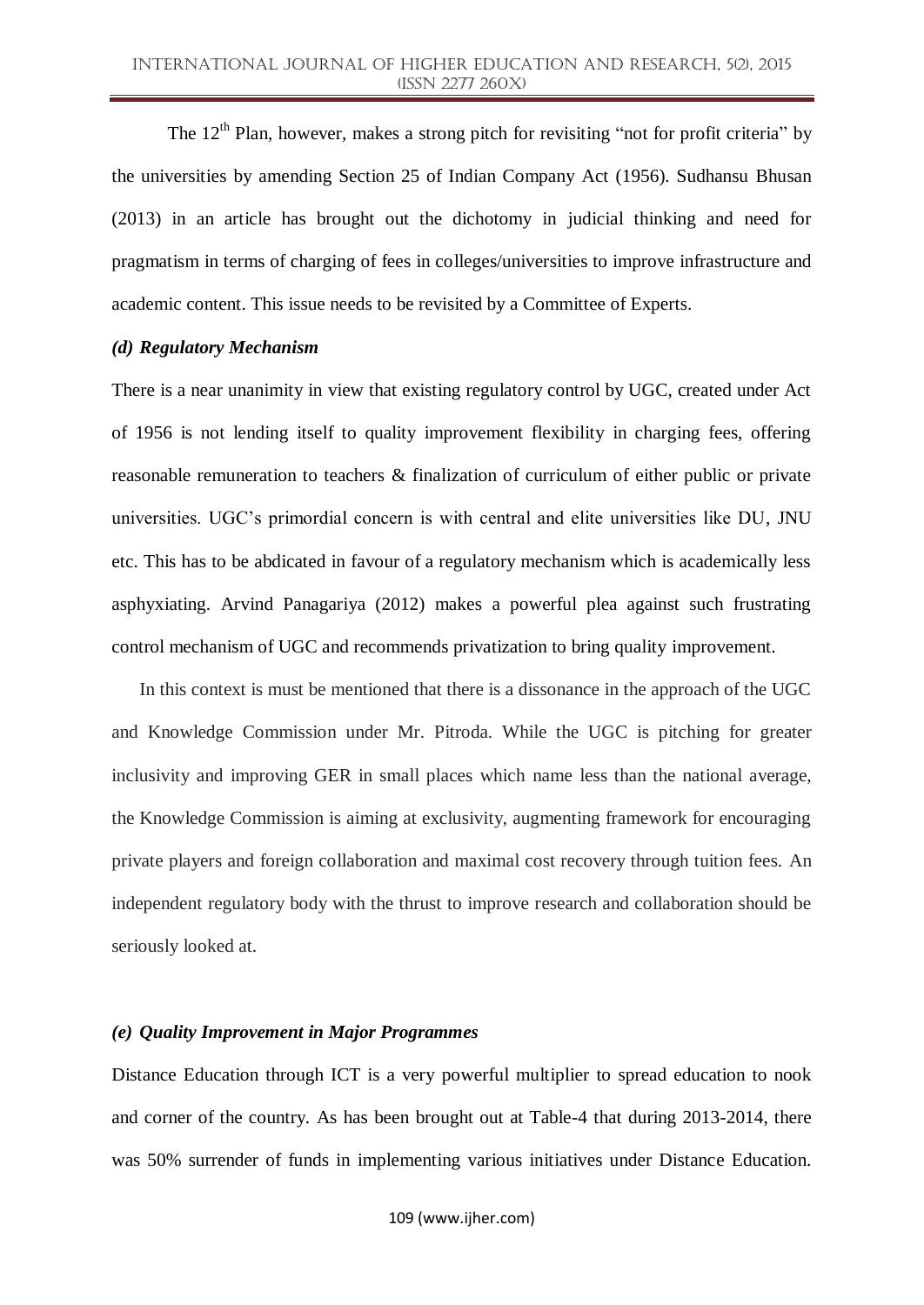IGNOU has been a pioneer in the field of distance education and is a well known initiative globally. The news in Times of India that IGNOU is closing a large number of courses/ departments need to be carefully deliberated. A Committee of Experts should go into the whole gamut of major programmes like TEQIP, RUSA, IGNOU/Distant Education and also the need to universalize scholarships/financial aid inorder to improve quality and greater inclusivity.

## **The Way Forward for Bolstering Equity, Quality & Global Connect:**

India has made tremendous strides in terms of enrollment in higher education since independence cutting across gender, caste and religion. The private sector has contributed handsomely to improved access to higher education. However in terms of equal access and excellence, India still has considerable distance to traverse. Though the Constitution guarantees positive discrimination to disadvantaged sections, the ground reality stultify the process of equal access and academic excellence. This is not unsurprising given the historic nature of such deprivation in respect of SC/ST & Women; **alienation in case of tribals, segregation in case of scheduled castes and in grained bias towards women and the suboptimal secular orientation towards the Muslims**.

A few concrete measures will go a long way to bridge such dissonance. The delivery mechanism by government agencies is leaky and often patently inept. It would be better to outsource the delivery mechanism of major programs to responsible NGOs. To foster increased access to deprived segments, financial aid and scholarships must be universalized and the overall allocation be substantially augmented. India is caught-up in the cusp of a meaningless debate on Private vs. Public Education; and whether higher education is to be treated as **merit or non-merit good**. It must be mentioned that in US where most universities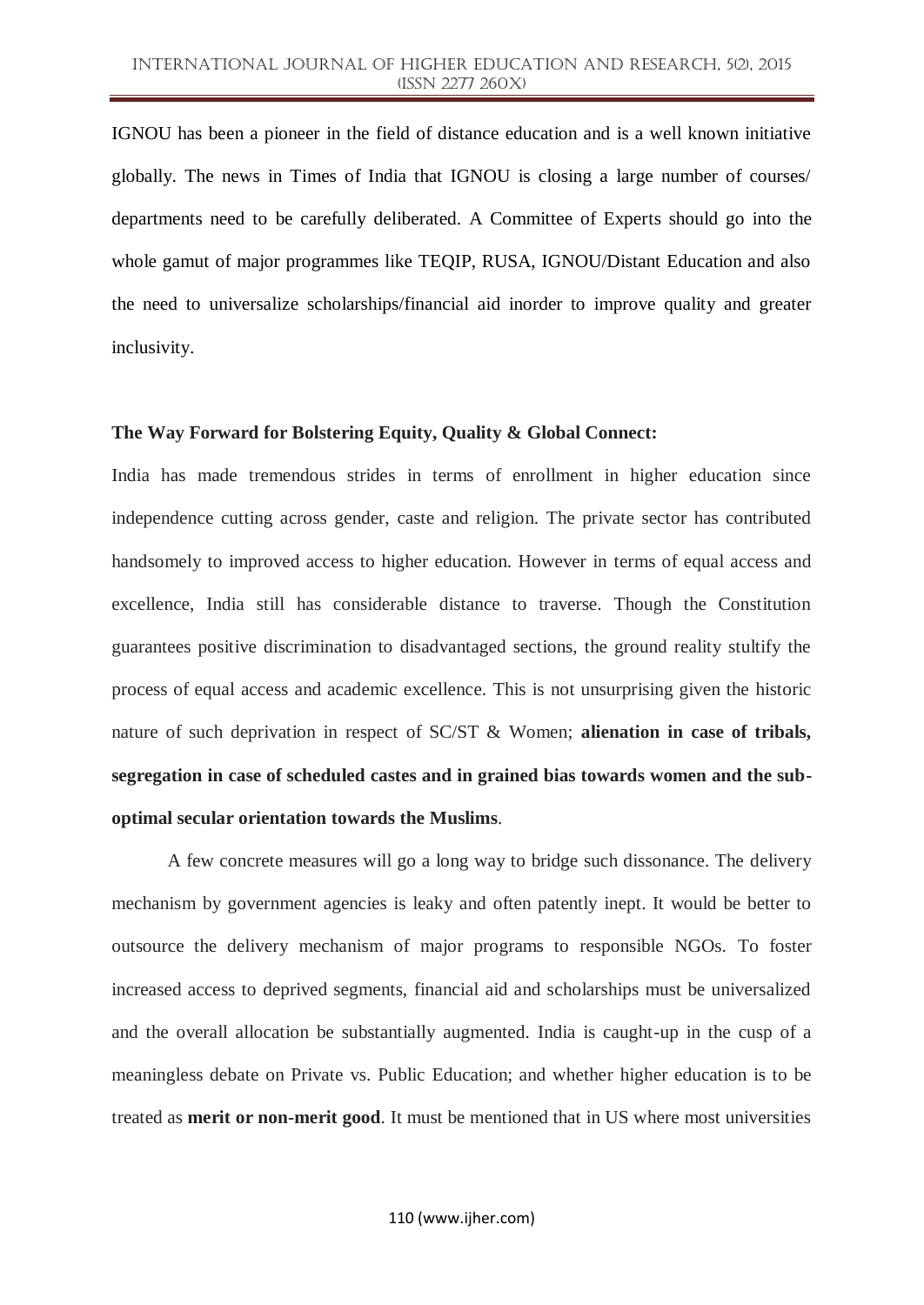are private, their management is out of government control; though most of them receive significant government grants in different ways.

The whole education system in India, primary, secondary, vocational and higher education must be revamped and looked at in a holistic manner. As Prof. Amarya Sen observes "to improve performance Indian Higher Education it is crucially important to reform, indeed to remake the entire system of school education in the country".

Global economy has shifted from **'manufacturing centric'** to a **knowledge driven one**, prompting economist Clark Kerr to observe that **"on a global scale wealth and prosperity have become more dependent on access to knowledge than access to natural resources"**. Therefore the challenge is **not merely to increase Gross Enrolment Ratio (GER) to 25% by 2017 but to rev-up the quality and reorient our major policy initiatives as brought-out in the preceding paragraphs**. The best entrepreneurial energy have to be harnessed towards the cause of education. As *John Maynard Keynes* had observed "The difficulty lies not in introducing new ideas but in replacing old ones". The new government should take a leaf out of this while formulating the New Education Policy and revisiting the priorities for Equity & Excellence.

## *References:*

- 1.  $12^{th}$  Plan Document, Government of India
- *2.* Agarwal, P.(2007). Higher Education-I-From Kothari Commission to Pitroda Commission. *Economic and Political Weekly February 17, 2007*
- *3.* Altbach, G.P.(2009). The Giants Awake: Higher Education Systems in China and India *Economic & Political Weekly, June 6, 2009 VOL XLIV No 23*
- 4. Annual Report, Ministry of Human Resource Development, India, 2010-2011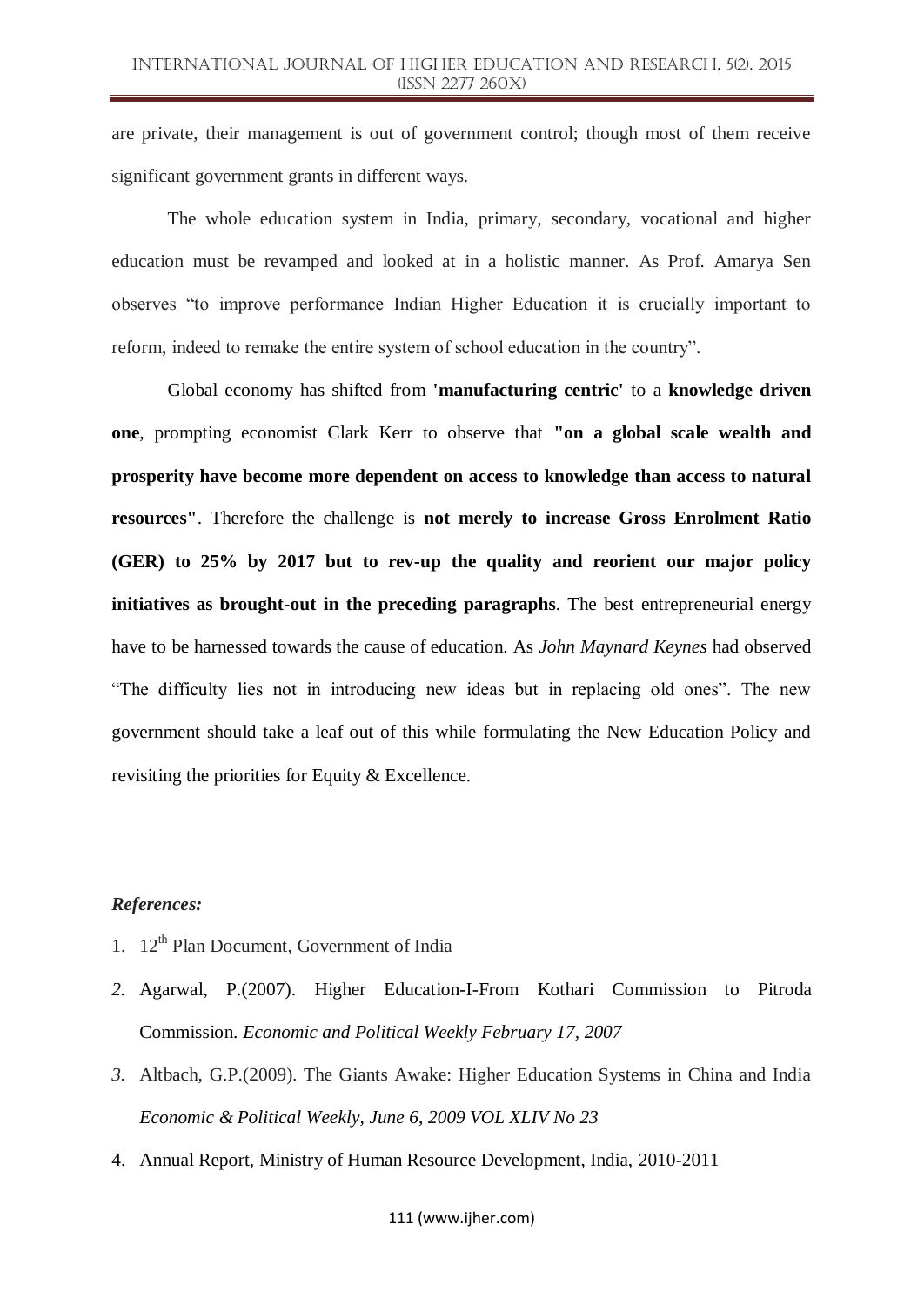- 5. Annual Report, Ministry of Human Resource Development, India, 2012-2013
- 6. Economic & Political Weekly, June 6, 2009 VOL XLIV No 23
- 7. Economic Survey 2013-2014, Government of India
- 8. Guidebook on Promoting Good Governance In Public-Private Partnerships United Nations Economic Commission for Europe-2008
- 9. Higher Education in India: Twelfth Five Year Plan (2012–2017) and beyond FICCI Higher Education Summit 2012
- 10. Human Development Report, 2014-Sustaining Human Progress: Reducing Vulnerabilities and Building Resilience-UNDP
- 11. India"s Budget Document 2014-2015
- 12. Results Framework Document (RFD) of the Department of Higher Education For the Years 2013-2014 and 2014-2015
- 13. Social, Economic and Educational Status of the Muslim Community of India Prime Minister"s High Level Committee Cabinet Secretariat Government of India November, 2006- A Report by Rajinder Sachar Committee
- *14.* Suhag, V. & Rani, K. (2013). FDI and Higher Education in India*. International Journal of Social Science & Interdisciplinary Research, IJSSIR, Vol. 2 (8), AUGUST (2013)*
- *15.* Tilak, B.G.J. (2013). Higher Education in the BRIC Member-Countries Comparative Patterns and Polices. *Economic & Political Weekly, April 6, 2013 VOL XLVIII No 14*
- 16. Debroy, B., Tellis, A.J. & Trevor, R. Getting India Back on Track- An Action Agenda for Reforms. Random House Publisher India Pvt. Ltd. Gurgaon, Haryana
- 17. Dreze, J. & Sen, A. An Uncertain Glory India and its Contradictions. Penguin Books India Pvt. Ltd, Panchsheel Park, New Delhi
- 18. Bakshi, P.M. The Constitution of India. Universal Law Publishing Co. Pvt. Ltd. Delhi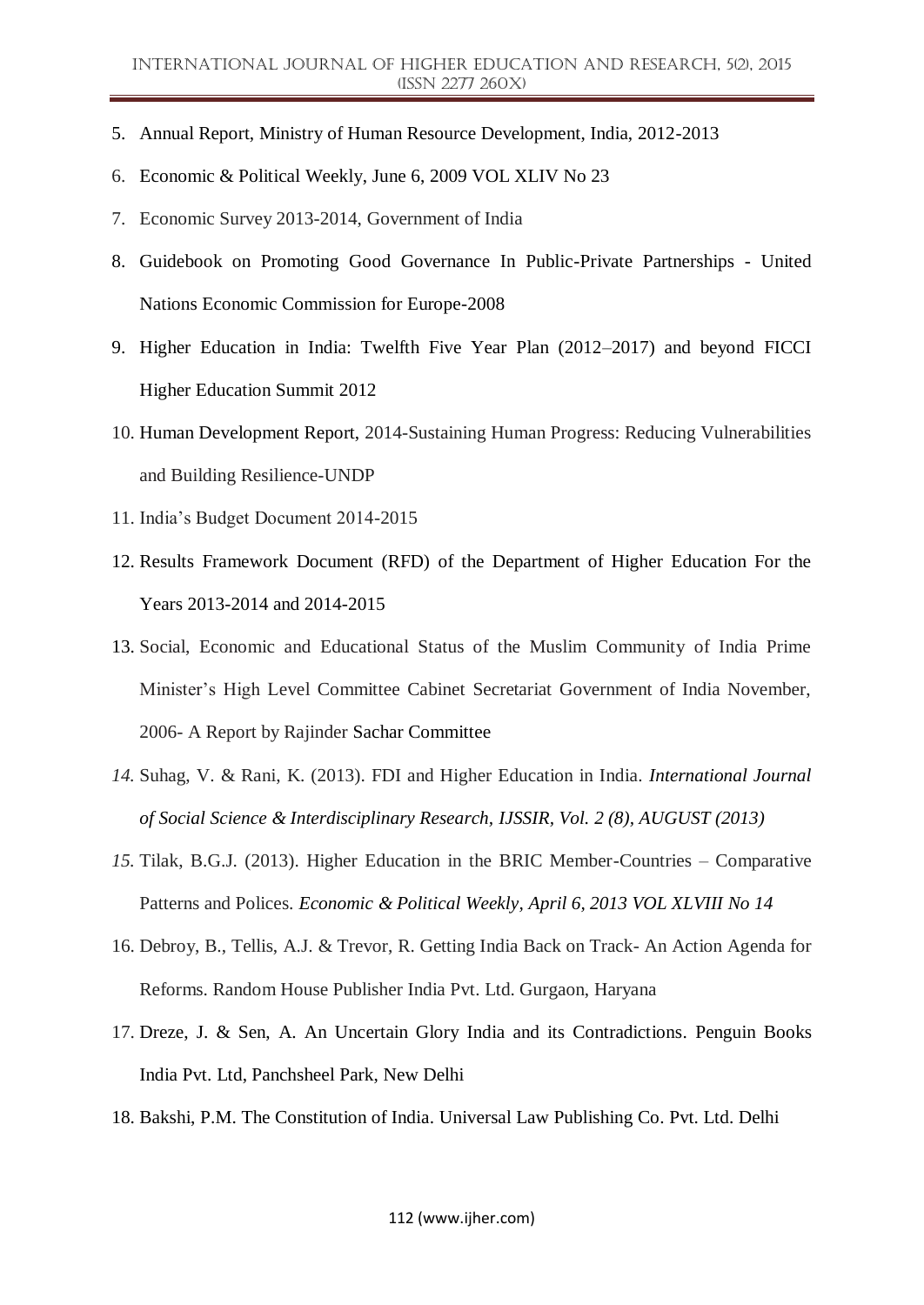- 19. Malhotra, R. India Public Policy Report-2014 Tackling Poverty, Hunger & Malnutrition. Oxford University Press, Jai Singh Road, New Delhi
- 20. Mohan. R. Growth in Financial Stability-Central Banking is an Emerging Market. Oxford University Press, Jai Singh Road, New Delhi
- *21.* Sharma, V. (2010). Facilitating Trade in Higher Education, Chpter-1-Crisis of Higher Education in India. A CPI(M) Publication. http://indiaeducrisis.wordpress.com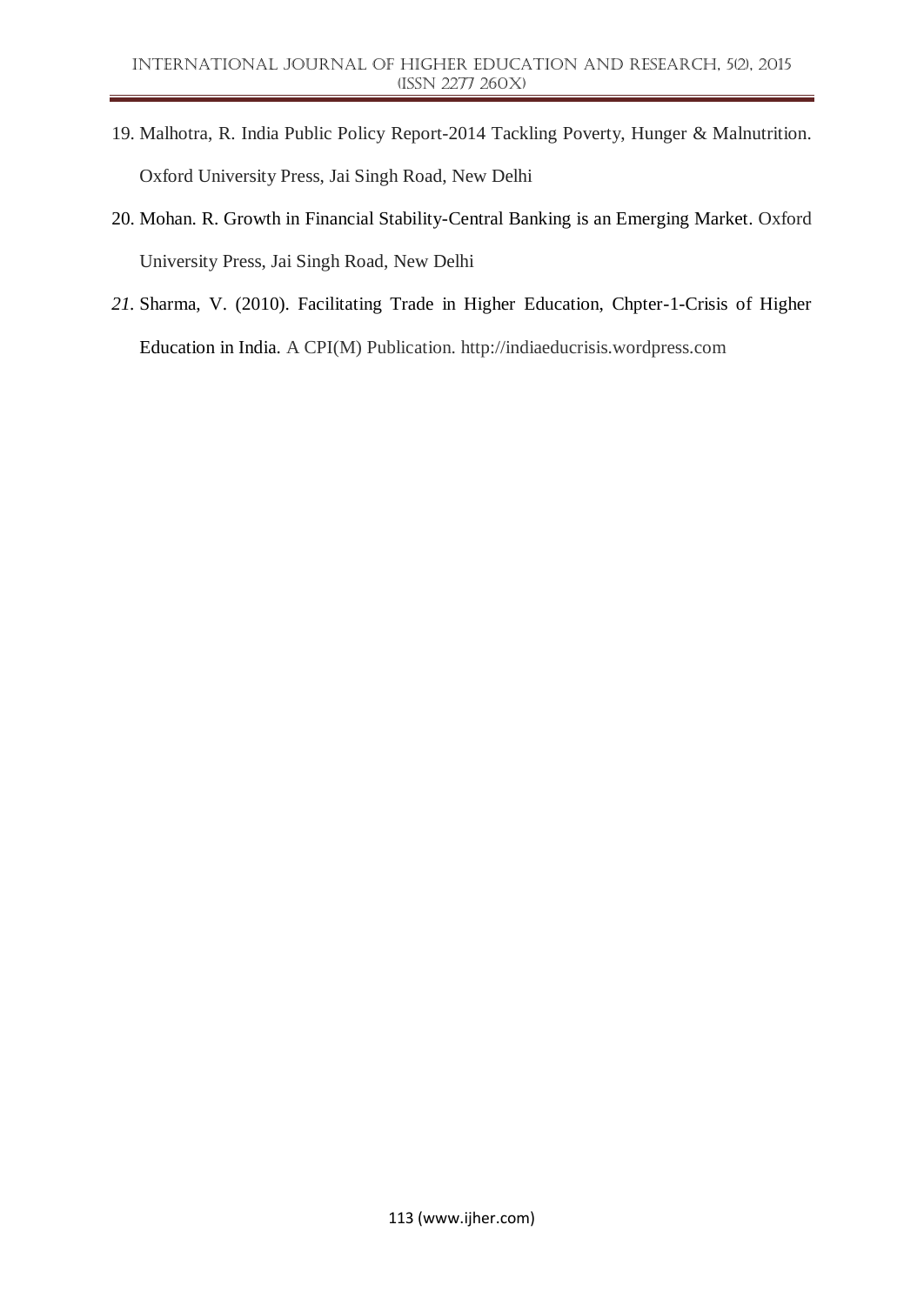# **List of Tables**

## **Table -5: Summary of Recommendations for Higher Education**

- Kothari Commission (1966): Improve productivity; Treat science as a basic component in education and Improve research in S&T
- NPE (1986): Greater role in reinforcing integrative character of research and advanced study and international aspects of Education and Cultural development
- NPE (1992): Facilitate Inter Regional mobility by providing equal access to every Indian. In R&D, S&T special measures to establish network arrangement between different institutions in the country to pool their resources.

*Source: Higher Education-1: From Kothari Commission to Pitroda Commission by Pawan* 

*Agarwal - Economic and Political Weekly February 17, 2007*

|                            | 2012-13  | 2013-14   |       | $%$ of        | 2014-15 | $%$ of        |
|----------------------------|----------|-----------|-------|---------------|---------|---------------|
|                            | (Actual) | <b>BE</b> | (RE)  | <b>Change</b> | (BE)    | <b>Change</b> |
| <b>General Education</b>   | 11878    | 15693     | 14539 | $+22.4$       | 14637   | 0.6           |
| <b>Technical Education</b> | 8513     | 9390      | 8441  | $-0.9$        | 9463    | 12.1          |
| Education<br>Distance      | 354      | 448       | 186   | $-48$         | 593     | 318.8         |
| & ICT                      |          |           |       |               |         |               |
| Total                      | 20423    | 26750     | 24885 | 21.8          | 27656   | $+11.1$       |

## **Table-6: Allocation to Higher Education Trends in Rs. crore**

*Source: Budget 2014-2015*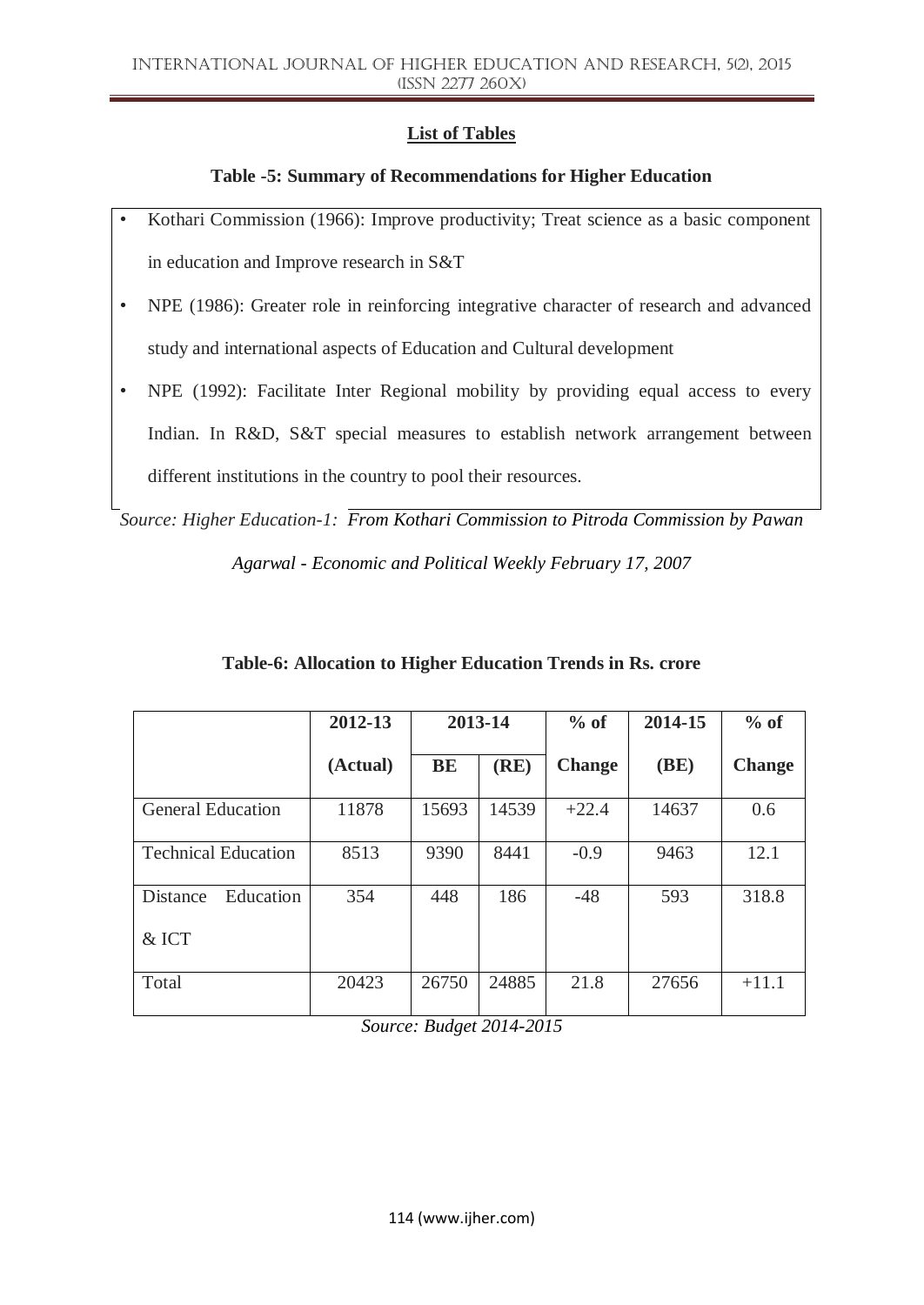| <b>Grouping</b>         | 1999-2000 | 2007-2008 | <b>Population Share</b> |
|-------------------------|-----------|-----------|-------------------------|
| <b>SC</b>               | 5.1       | 11.6      | 16                      |
| <b>ST</b>               | 6.4       | 7.7       | 7                       |
| <b>MUSLIM</b>           |           | 9.6       | 13                      |
| <b>OBC</b>              | 7.1       | 14.8      | 27                      |
| <b>National Average</b> | 10.1      | 17.2      | 100                     |

**Table-7: Impact of Access to Education on Different Sections of Society**

*Source – NSSO Data*

| Table-8: Trends of Research & Patents Globally |  |
|------------------------------------------------|--|
|------------------------------------------------|--|

| <b>Country</b> | <b>Quality of Research</b> | <b>Industry</b>      | <b>PCT</b> Patents       |  |
|----------------|----------------------------|----------------------|--------------------------|--|
|                | <b>Institutions</b>        | <b>Collaboration</b> | <b>Granted/(Million)</b> |  |
| <b>USA</b>     | 5.8                        | 5.6                  | 137.9                    |  |
| <b>Brazil</b>  | 4.1                        | 4.1                  | 2.8                      |  |
| South Korea    | 4.9                        | 4.7                  | 161.1                    |  |
| China          | 4.2                        | 4.4                  | 6.5                      |  |
| India          | 4.4                        | 3.8                  | 1.2                      |  |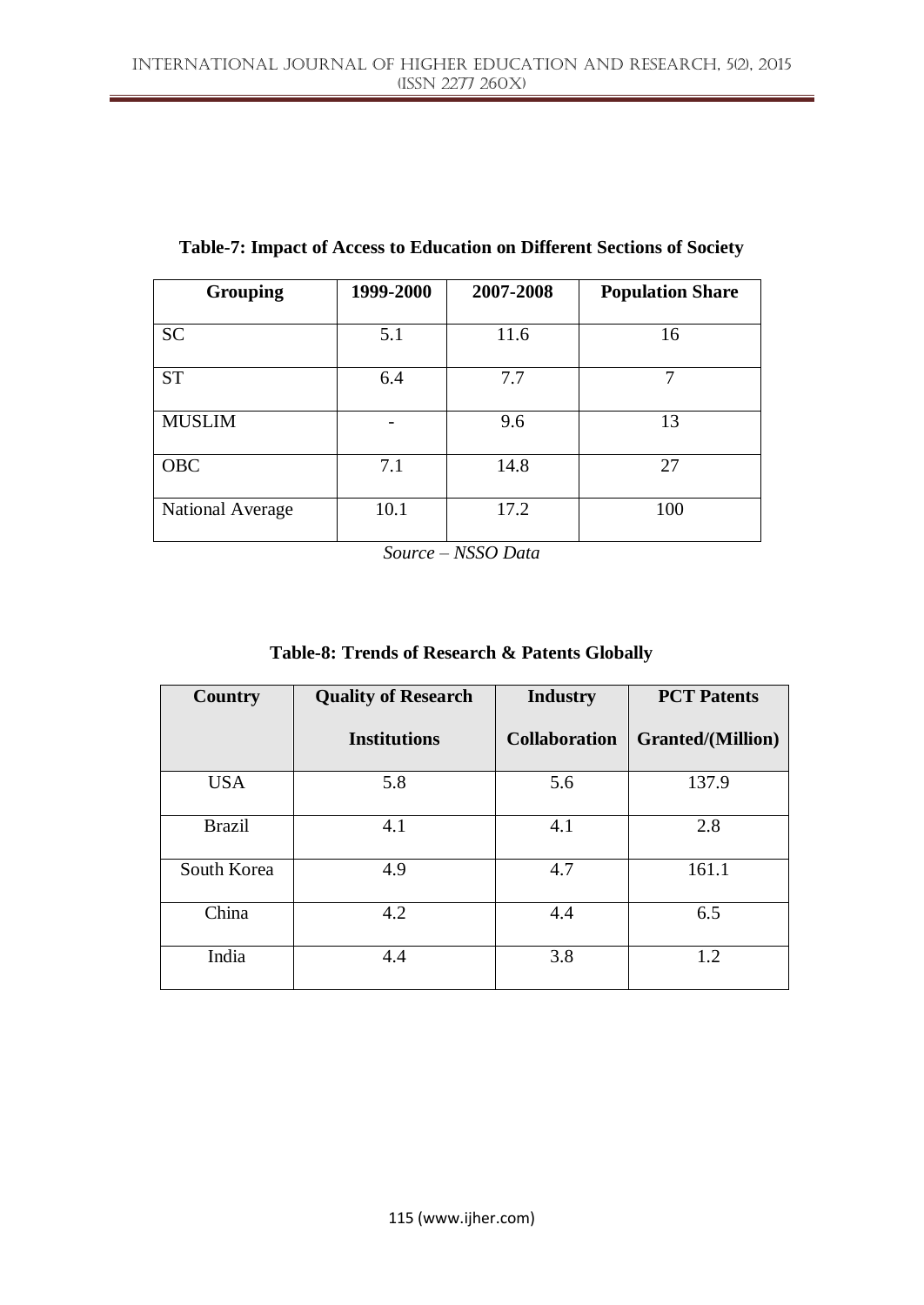# **List of Figures**



## **Figure-6: Universities by Type - India**

*Source: Annual Status of Higher Education in States and UTs in India-13-ASHE-13- Deloitte*



**Figure-7: Enrolment through Regular Mode at Various Levels - India**

*Source: Annual Status of Higher Education in States and UTs in India-13-ASHE-13- Deloitte*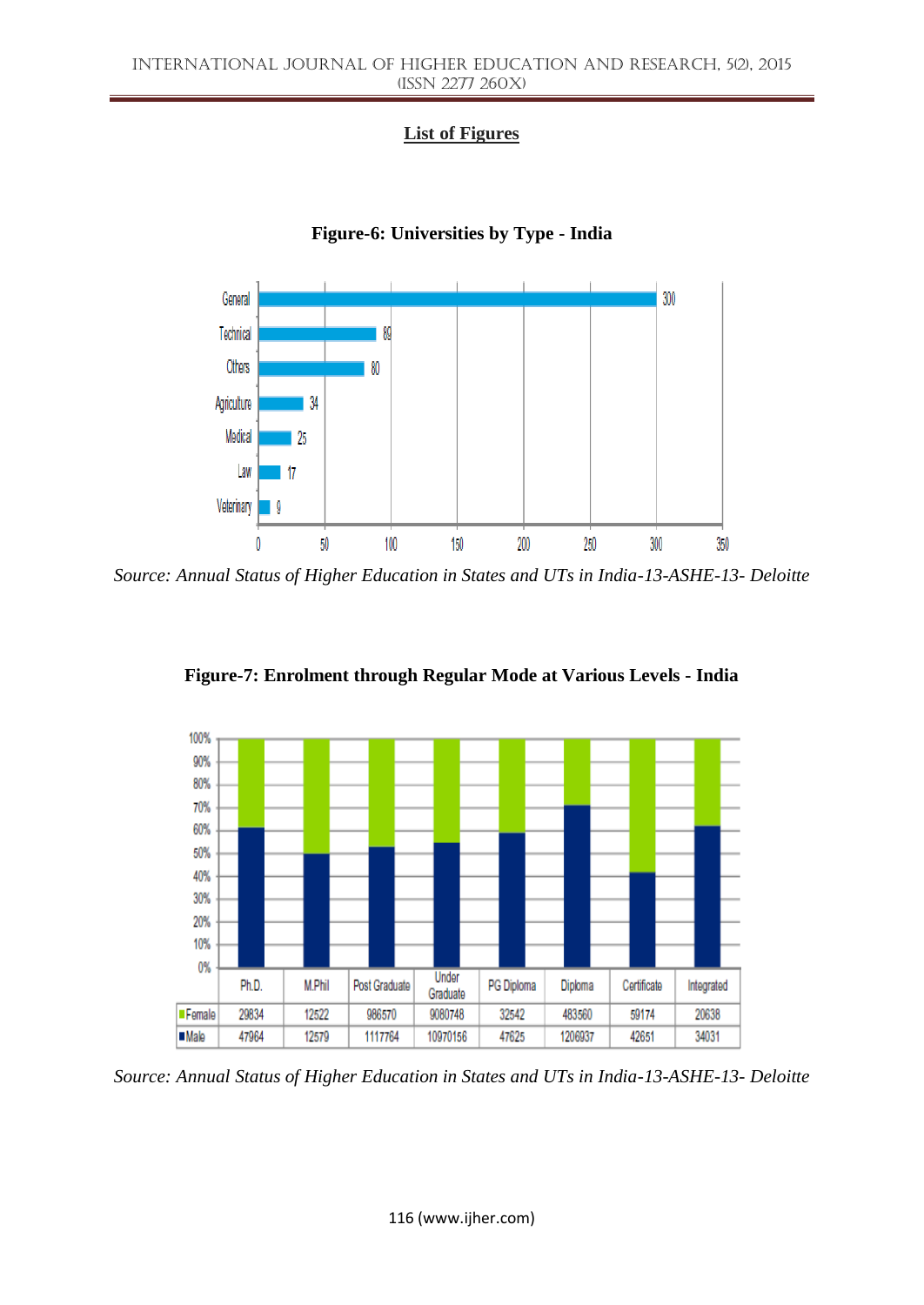

**Figure-8: Enrolment at Under Graduate Level, by Top Ten Students - India**

*Source: Annual Status of Higher Education in States and UTs in India-13-ASHE-13- Deloitte*



**Figure- 9: GER for ALL, SC & ST - India**

*Source: Annual Status of Higher Education in States and UTs in India-13-ASHE-13- Deloitte*